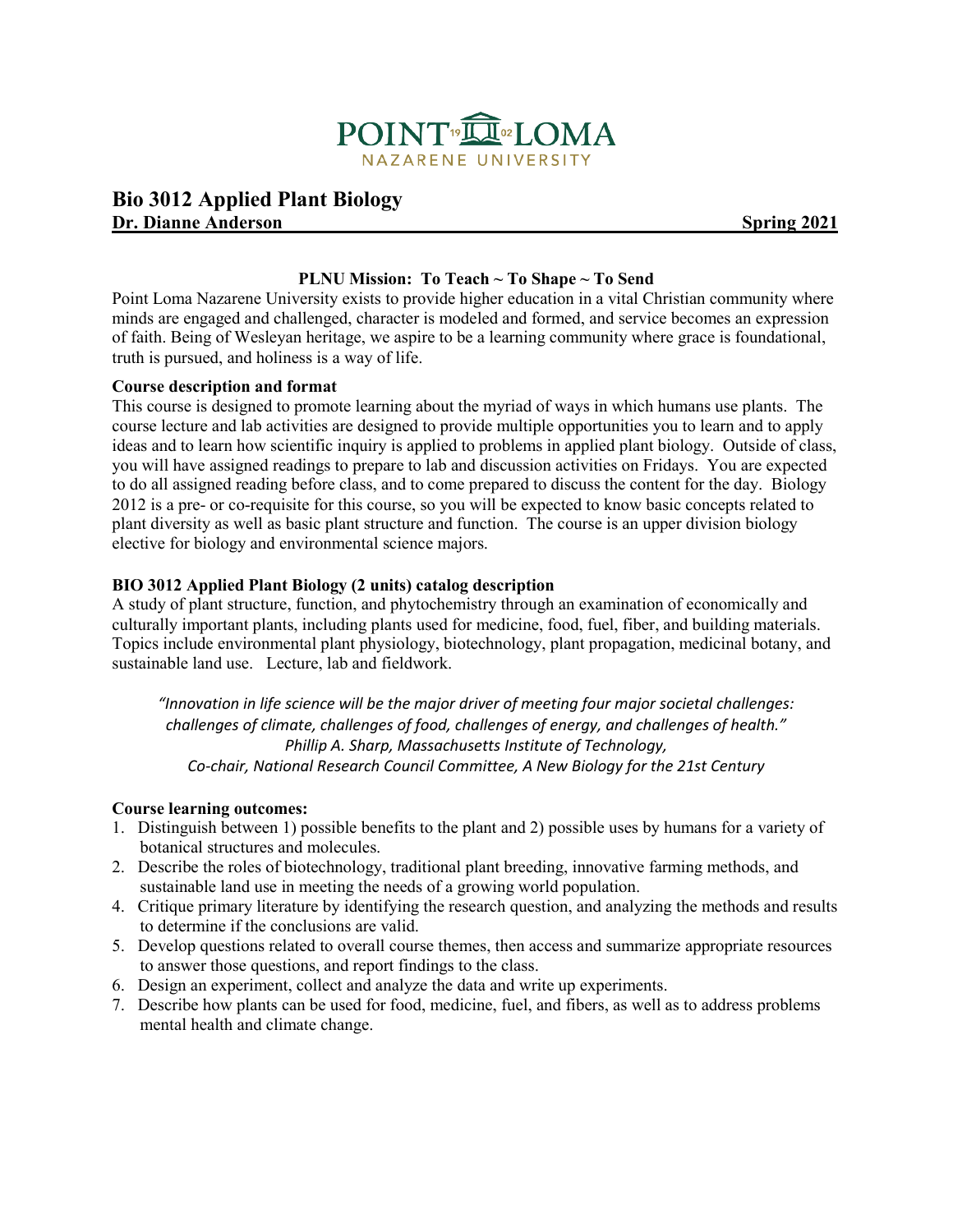#### **Instructor office hours and contact information**

Zoom Office Hours: Mon, Wed, Thurs. & Fri (not Tuesdays) from 10:30-11:30AM or by appointment. Join office hours using this link: <https://pointloma.zoom.us/j/95248189087>

[dianneanderson@pointloma.edu](mailto:dianneanderson@pointloma.edu) Office: 619-849-2705

#### **Class session schedule**

Class will be held on Friday afternoons from 2:45-4:45 PM in Rohr Science 40 and the adjoining greenhouse.

#### **Resources for the course**



Required Text: California Master Gardener Handbook (2nd edition) ISBN-13: 978-1601078575 ISBN-10: 1601078579

Links to a variety of additional sources will be posted to Canvas.

### **Grading**

Grades will be given on the basis of total points earned. Points are distributed as follows:

| Syllabus verification                             |                              | 5 pts      |
|---------------------------------------------------|------------------------------|------------|
| Lecture/lab exams $(2 \text{ } @$ 80 points each) |                              | 160 pts.   |
| Lab summaries                                     | approximately                | $50$ pts.  |
| Homework and in-class activities                  | approximately                | $45$ pts.  |
| Projects $(4 \text{ } @ 25 \text{ points each})$  |                              | $100$ pts. |
| <b>Research Presentation</b>                      |                              | $100$ pts. |
|                                                   | approximately 500 pts. total |            |

Project information:

- Project #1 Design, carry out, and analyze a **plant nutrition project** based on either a comparison of fertilizer types, concentrations, or protocols.
- Project #2 Design, carry out, and analyze a **medicinal botany project** based on analyzing the antibacterial properties of various plants/spices.
- Project #3 Complete a class-related **service project** (2-3 hours) to benefit someone else and submit a brief written summary as well as before and after pictures (1-2 pages)
- Project #4 Create a **landscape design project** as a horticultural therapy space to benefit a particular population (such as dementia patients, inmates, patients/families at a children's hospital)

Research Presentation:

Prepare and present a **summary of current research** (at least three research articles) on a topic related to applied plant biology, then propose a line of research to extend the work.

You are expected to take the exams on the days scheduled unless you have an excuse cleared by me no later than the Friday preceding the exam. If there is an approved conflict, you will be expected to take the exam **prior to** the scheduled time. If something unexpected happens, we will make appropriate arrangements at that time. Makeup exams may not be the same as the original and will generally be more difficult in nature. Un-excused misses will result in a zero grade.

Final exam policy: All students are required to take the final exam for the course on the day and at the time on the PLNU final exam schedule.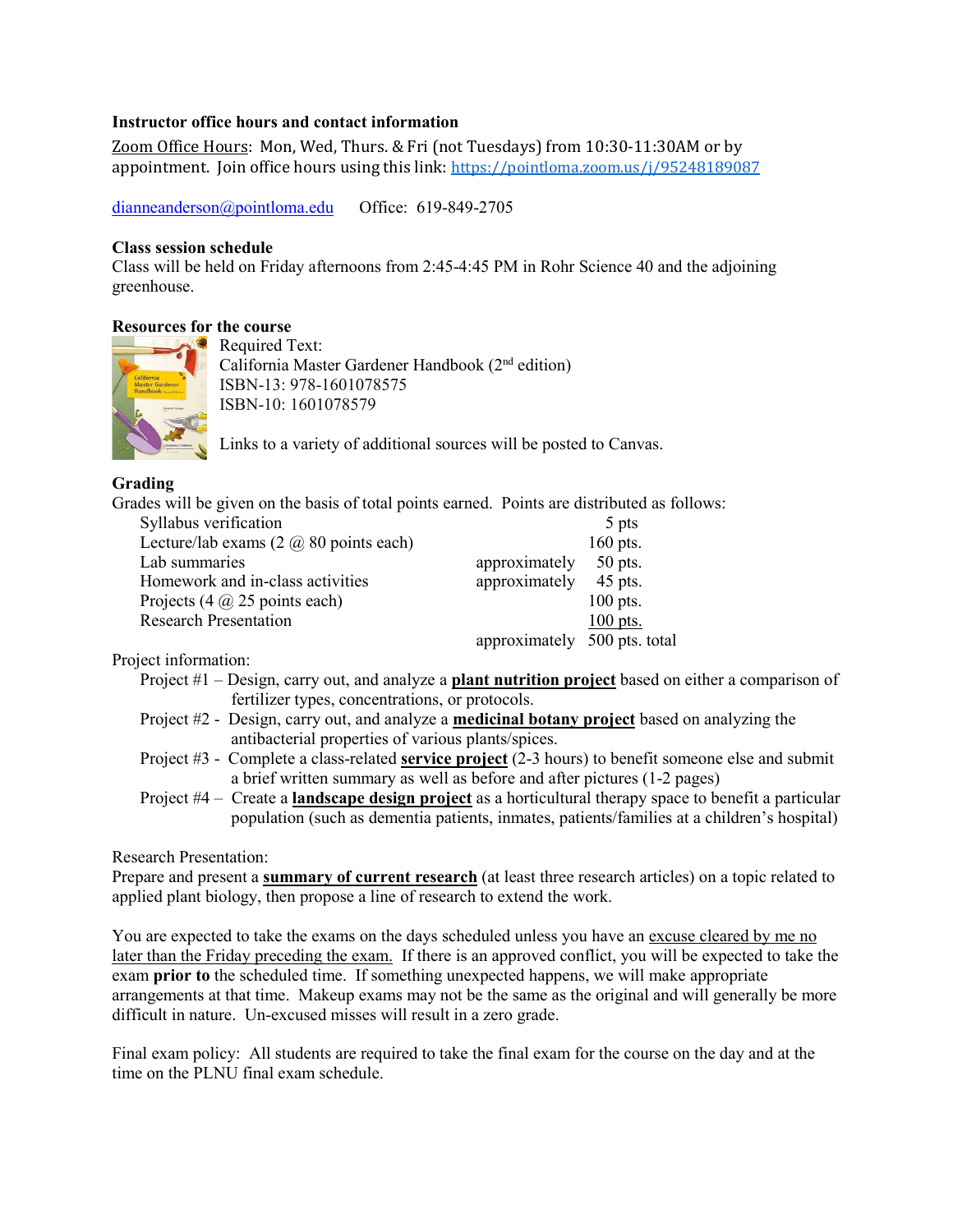#### **Grade calculation**

| $\mathbf{A}$ | 92-100%                                             | A-              | 90-91% | $B+ 88-89\%$ | B 82-87%         | $B-80-81\%$  | $C+ 78-79%$ |
|--------------|-----------------------------------------------------|-----------------|--------|--------------|------------------|--------------|-------------|
|              | $\begin{array}{ccc} \text{C} & 72-77\% \end{array}$ | $\mathsf{IC}$ - | 70-71% | $D+68-69\%$  | $\vert$ D 62-67% | D- $60-61\%$ | $F$ 59% or  |
|              |                                                     |                 |        |              |                  |              | lower       |

#### **Attendance, participation, and cooperation**

Class attendance is mandatory. Poor attendance tends to correlate with low grades. Please communicate regarding any planned absences. Since the class only meets once a week, at 2 absences, I must contact the Vice-Provost for Academic Administration, and you will be dropped from the course unless there is an exception granted by the administration.

Note these important dates: March 12, 2021 is the last day to add BIO 3012. May 7, 2021 is the last day to drop BIO 3012.

In an effect to create the best learning environment possible, all students should work in groups when asked to do so. I will often assign groups, and I may shuffle the groups several times during the semester (although this will be unlikely this semester due to COVID restrictions). You may be surprised how much you can learn from one another, especially from people who you may not have chosen to work with on your own.

Cell phones must be muted/on vibrate during class. Only in cases of emergency should you leave class to take a phone call, unless the lab is on a break. Please, NO texting during class as it distracts both you and people around you. **It is important that you bring both your textbook and computer with you to each class if at all possible, as you will be using both in almost every class session.**

### **Coronavirus-Related Safety Requirements**

- 1. **A face mask must be worn properly in the laboratory at ALL times.** This will be strictly enforced! If you forget your mask, you will be sent home to retrieve it. **Your face mask should completely cover both your nose and mouth at all times.** Do NOT let your mask sag below your nose or mouth and become a chin strap. You should have **several face masks** in your possession, since you may wish to switch to a fresh mask once or twice a day. You will also want to have a good supply of cloth masks so that they can be washed frequently.
- 2. Follow all safety instructions given to you by your professor and lab assistants. **Six feet must be maintained** between students or between student lab partners, depending on how your professor has set up the laboratory space. Do not visit other students or student pairs within the classroom during class, and do not visit any equipment or other station within the lab unless it is vacant of other students/student pairs. When in doubt, please ask for instructions.
- 3. **Absolutely NO consumption of food (including gum) or beverages within the lab**, since this would require removing your mask. You MUST leave the lab classroom and go outside to take a drink from a closed container. Closed beverage containers must be protected within a back pack or bag while in the lab classroom so that air particles do not fall on the drinking surface.
- 4. Hands should be washed **thoroughly (20-30 sec) with soap both at the beginning and at the conclusion of each laboratory period**. Coronaviruses are effectively trapped by soap (like grease on pots and pans when washing dishes) and removed from your hands if you thoroughly wash your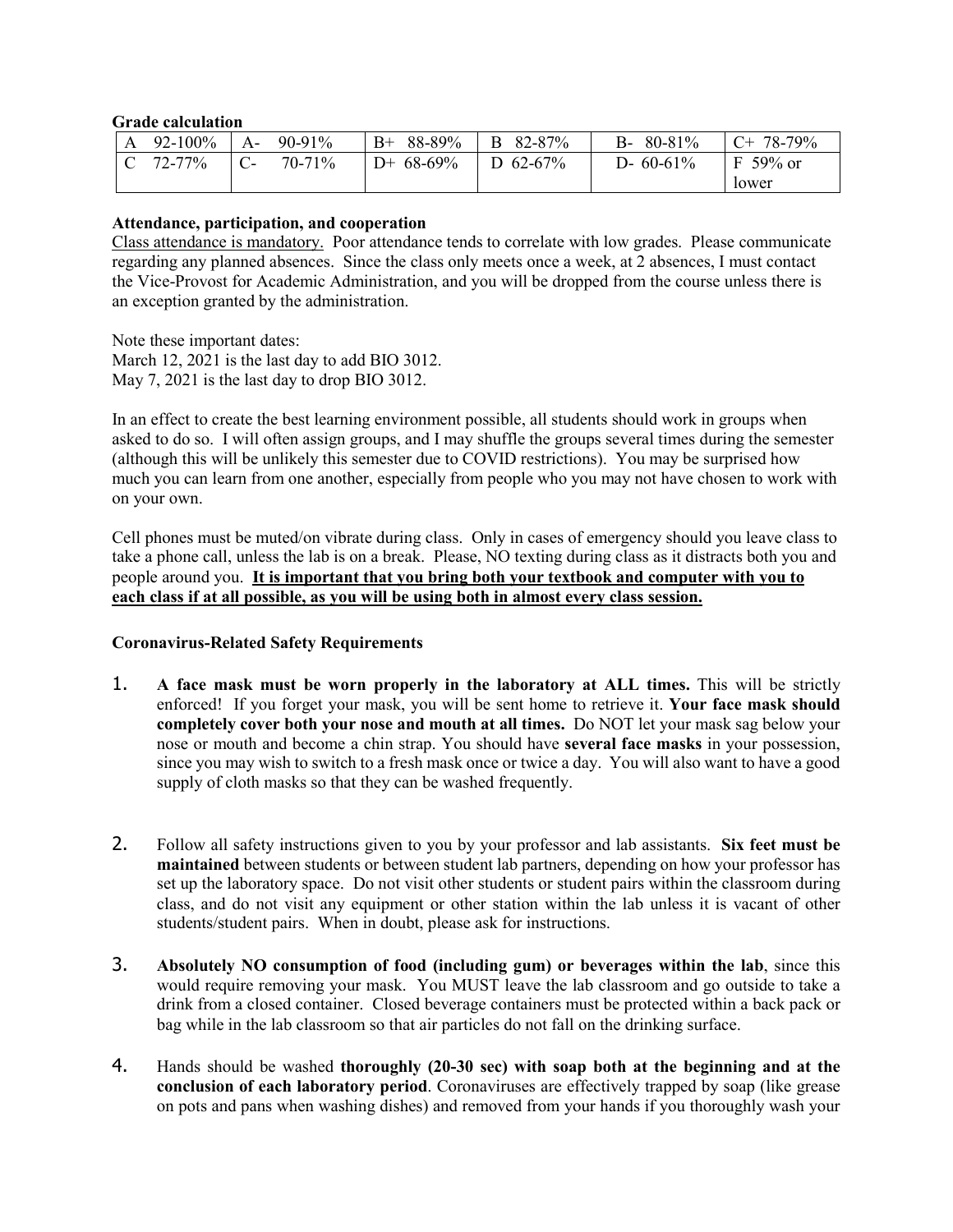hands with soap for at least 20-30 seconds, and then dry them completely. Hand sanitizer will be made available as well.

- 5. We will be very thorough and strict with our disinfection policies. Students will do the following at **both the beginning and the end of the laboratory session**.
	- Thoroughly spray down and clean your lab bench. The special covid-19 disinfectant should thoroughly cover the surface and be allowed to sit for 1 full minute before wiping the cleaner off. Use a timer to ensure a full minute has passed.
	- Using whatever cleaner and other supplies given to you (e.g., special cloth rags or lens paper, etc), wipe down any shared equipment being used that day.

Do NOT touch your face while in lab, regardless of whether or not you are wearing lab gloves. Do not touch your phone or laptop in lab until you have washed your hands or used hand sanitizer. Sanitize your hands after touching shared equipment before using your cell phone or computer.

### **GENERAL PLNU POLICIES**

## **PLNU COPYRIGHT POLICY**

Point Loma Nazarene University, as a non-profit educational institution, is entitled by law to use materials protected by the US Copyright Act for classroom education. Any use of those materials outside the class may violate the law.

### **PLNU ACADEMIC HONESTY POLICY**

Students should demonstrate academic honesty by doing original work and by giving appropriate credit to the ideas of others. Academic dishonesty is the act of presenting information, ideas, and/or concepts as one's own when in reality they are the results of another person's creativity and effort. A faculty member who believes a situation involving academic dishonesty has been detected may assign a failing grade for that assignment or examination, or, depending on the seriousness of the offense, for the course. Faculty should follow and students may appeal using the procedure in the university Catalog. See [Academic](https://catalog.pointloma.edu/content.php?catoid=41&navoid=2435#Academic_Honesty)  [Policies](https://catalog.pointloma.edu/content.php?catoid=41&navoid=2435#Academic_Honesty) for definitions of kinds of academic dishonesty and for further policy information.

## **PLNU ACADEMIC ACCOMMODATIONS POLICY**

While all students are expected to meet the minimum standards for completion of this course as established by the instructor, students with disabilities may require academic adjustments, modifications or auxiliary aids/services. At Point Loma Nazarene University (PLNU), these students are requested to register with the Disability Resource Center (DRC), located in the Bond Academic Center [\(DRC@pointloma.edu](mailto:DRC@pointloma.edu) or 619-849-2486). The DRC's policies and procedures for assisting such students in the development of an appropriate academic adjustment plan (AP) allows PLNU to comply with Section 504 of the Rehabilitation Act and the Americans with Disabilities Act. Section 504 prohibits discrimination against students with special needs and guarantees all qualified students equal access to and benefits of PLNU programs and activities. After the student files the required documentation, the DRC, in conjunction with the student, will develop an AP to meet that student's specific learning needs. The DRC will thereafter email the student's AP to all faculty who teach courses in which the student is enrolled each semester. The AP must be implemented in all such courses.

If students do not wish to avail themselves of some or all of the elements of their AP in a particular course, it is the responsibility of those students to notify their professor in that course. PLNU highly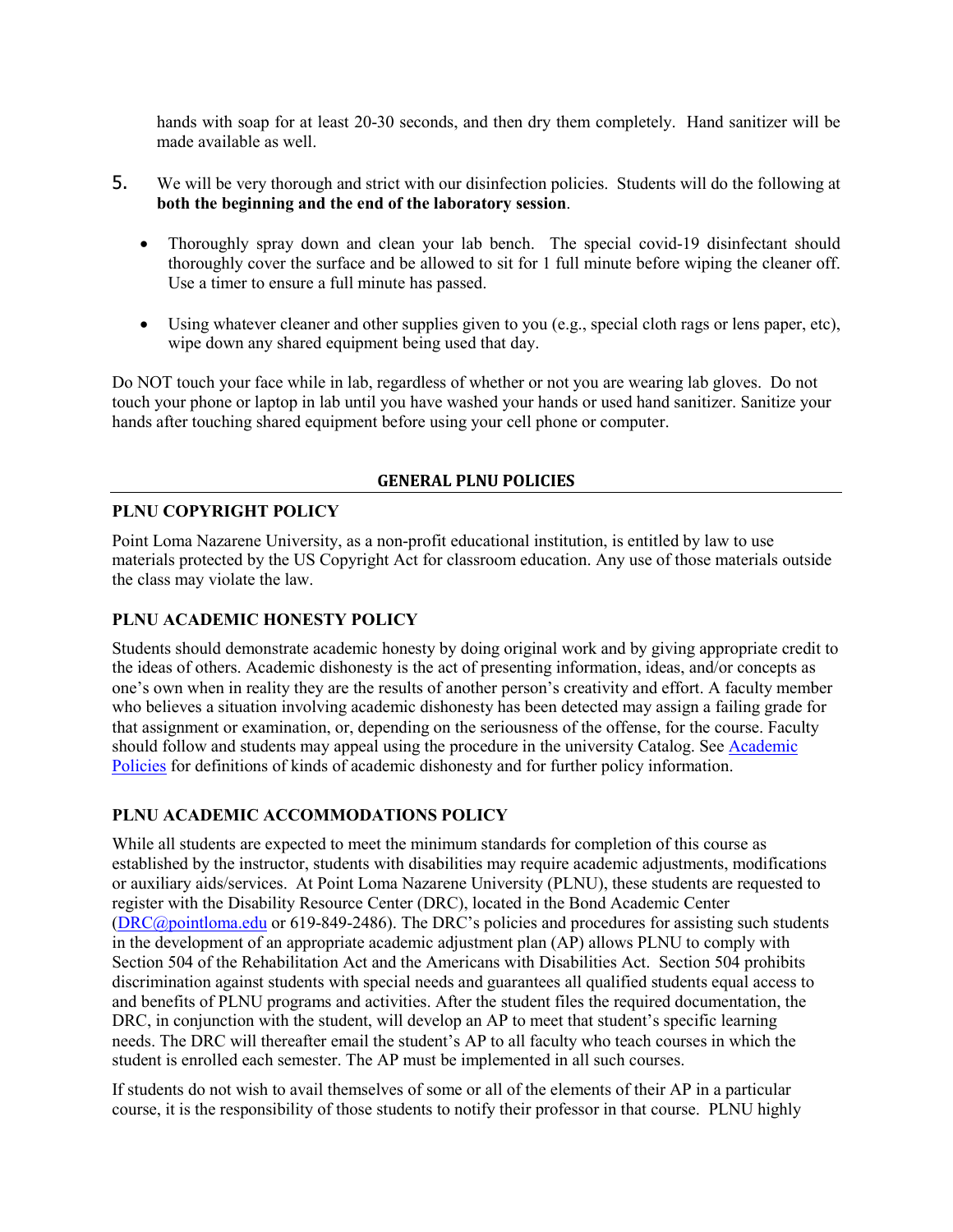recommends that DRC students speak with their professors during the first two weeks of each semester about the applicability of their AP in that particular course and/or if they do not desire to take advantage of some or all of the elements of their AP in that course.

## **PLNU ATTENDANCE AND PARTICIPATION POLICY**

Regular and punctual attendance at all **synchronous** class sessions is considered essential to optimum academic achievement. If the student is absent for more than 10 percent of class sessions (virtual or faceto-face), the faculty member will issue a written warning of de-enrollment. If the absences exceed 20 percent, the student may be de-enrolled without notice until the university drop date or, after that date, receive the appropriate grade for their work and participation. In some courses, a portion of the credit hour content will be delivered **asynchronously** and attendance will be determined by submitting the assignments by the posted due dates. See [Academic Policies](https://catalog.pointloma.edu/content.php?catoid=46&navoid=2650#Class_Attendance) in the Undergraduate Academic Catalog. If absences exceed these limits but are due to university excused health issues, an exception will be granted.

### **Asynchronous Attendance/Participation Definition**

A day of attendance in asynchronous content is determined as contributing a substantive note, assignment, discussion, or submission by the posted due date. Failure to meet these standards will result in an absence for that day. Instructors will determine how many asynchronous attendance days are required each week.

## **SPIRITUAL CARE**

Please be aware PLNU strives to be a place where you grow as whole persons. To this end, we provide resources for our students to encounter God and grow in their Christian faith.

If students have questions, a desire to meet with the chaplain or have prayer requests you can contact the [Office of Spiritual Development](https://www.pointloma.edu/offices/spiritual-development)

## **USE OF TECHNOLOGY**

In order to be successful in the online environment, you'll need to meet the minimum technology and system requirements; please refer to the *[Technology and System Requirements](https://help.pointloma.edu/TDClient/1808/Portal/KB/ArticleDet?ID=108349)* information. Additionally, students are required to have headphone speakers compatible with their computer available to use. If a student is in need of technological resources please contact [student-tech-request@pointloma.edu.](mailto:student-tech-request@pointloma.edu)

Problems with technology do not relieve you of the responsibility of participating, turning in your assignments, or completing your class work.